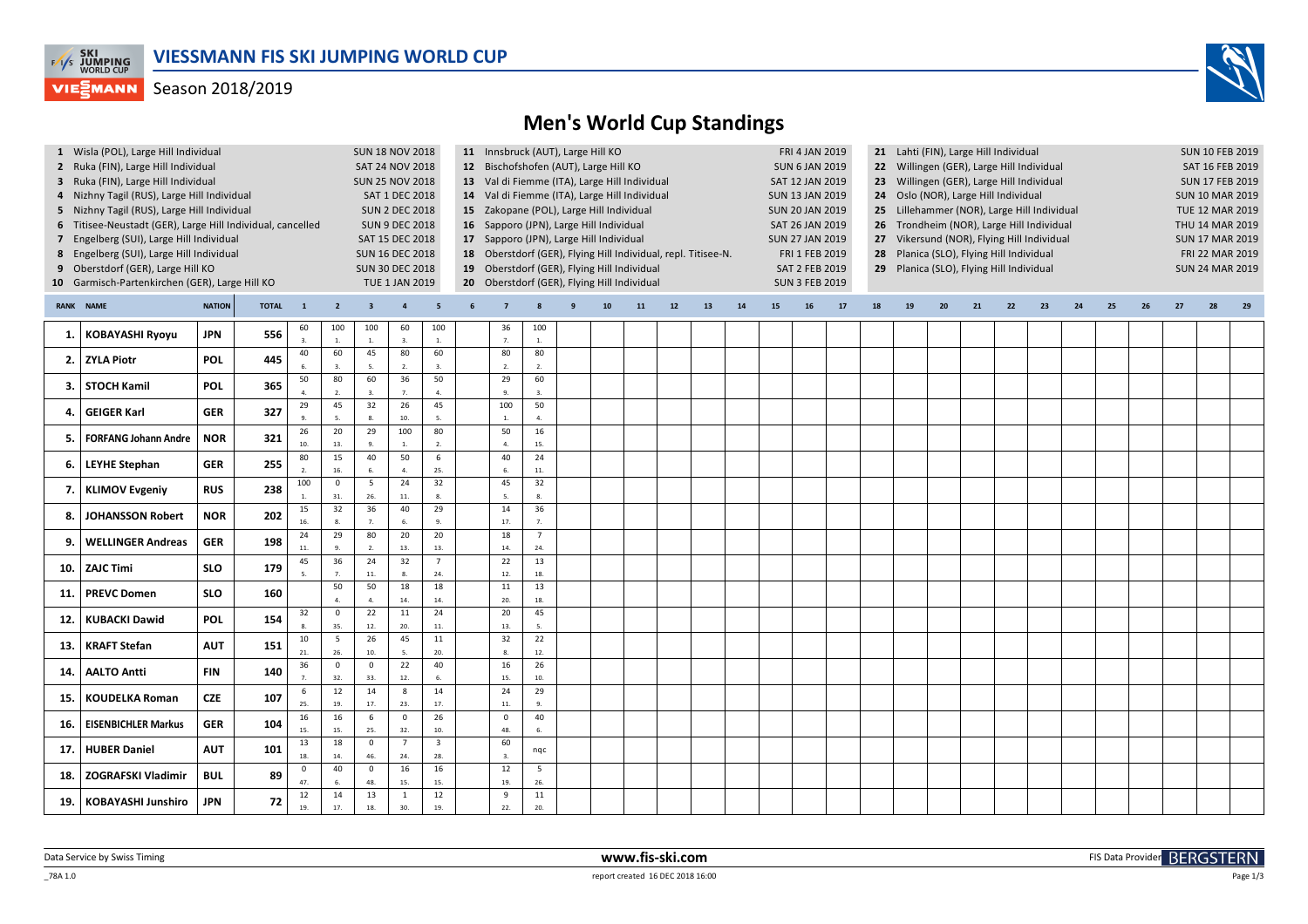

**VIEGMANN** Season 2018/2019

## **Men's World Cup Standings**

|     | RANK NAME                    | <b>NATION</b> | <b>TOTAL</b> | $\blacksquare$        | $\overline{2}$                 | $\overline{\phantom{a}}$ 3 | $\overline{\phantom{a}}$ | $\overline{\phantom{0}}$ | 6 | $\overline{7}$                 | 8                     | 9 | 10 | 11 | $12$ | 13 | 14 | 15 | 16 | 17 | 18 | 19 | 20 | 21 | 22 | 23 | 24 | 25 | 26 | 27 | 28 | 29 |
|-----|------------------------------|---------------|--------------|-----------------------|--------------------------------|----------------------------|--------------------------|--------------------------|---|--------------------------------|-----------------------|---|----|----|------|----|----|----|----|----|----|----|----|----|----|----|----|----|----|----|----|----|
| 20. | <b>FANNEMEL Anders</b>       | <b>NOR</b>    | 69           | 18<br>14.             | $^{\circ}$<br>36.              | $^{\circ}$<br>40.          | $\mathbf{0}$<br>33.      | 36<br>7.                 |   | 7<br>24.                       | -8<br>23.             |   |    |    |      |    |    |    |    |    |    |    |    |    |    |    |    |    |    |    |    |    |
| 21. | <b>GRANERUD Halvor Egner</b> | <b>NOR</b>    | 65           | nqc                   | $\overline{7}$<br>24.          | $\overline{4}$<br>27.      | 29<br>9.                 | $\overline{0}$<br>37.    |   | 15<br>16.                      | 10<br>21.             |   |    |    |      |    |    |    |    |    |    |    |    |    |    |    |    |    |    |    |    |    |
|     | <b>PEIER Killian</b>         | SUI           |              | 14                    | $\overline{0}$                 | $\overline{\mathbf{3}}$    | 15                       | 22                       |   | 10                             | $\mathbf 0$           |   |    |    |      |    |    |    |    |    |    |    |    |    |    |    |    |    |    |    |    |    |
| 22. |                              |               | 64           | 17.                   | 41.<br>24                      | 28.<br>20                  | 16.                      | 12.                      |   | 21.<br>$\mathsf 0$             | 31.                   |   |    |    |      |    |    |    |    |    |    |    |    |    |    |    |    |    |    |    |    |    |
| 23. | <b>WOLNY Jakub</b>           | <b>POL</b>    | 61           | 8<br>23.              | $11.$                          | 13.                        | $\overline{0}$<br>47.    | nqc                      |   | 41.                            | 9<br>22.              |   |    |    |      |    |    |    |    |    |    |    |    |    |    |    |    |    |    |    |    |    |
| 24. | <b>LANISEK Anze</b>          | <b>SLO</b>    | 53           | 11<br>20.             | 26<br>10.                      | 10<br>21.                  | 6<br>25.                 | nqc                      |   | $\overline{0}$<br>36.          | $\mathbf 0$<br>34.    |   |    |    |      |    |    |    |    |    |    |    |    |    |    |    |    |    |    |    |    |    |
| 25. | <b>FETTNER Manuel</b>        | AUT           | 47           | $\overline{4}$<br>27. | 9<br>22.                       | 16<br>15.                  | nqc                      | 15<br>16.                |   | $\overline{\mathbf{3}}$<br>28. | $\mathbf 0$<br>48.    |   |    |    |      |    |    |    |    |    |    |    |    |    |    |    |    |    |    |    |    |    |
| 26. | NAKAMURA Naoki               | JPN           | 46           | $\mathsf{O}$<br>44.   | $\overline{\mathbf{3}}$<br>28. | 8                          | $\overline{4}$<br>27.    | 13<br>18.                |   | $\mathbf 0$<br>42.             | 18<br>14.             |   |    |    |      |    |    |    |    |    |    |    |    |    |    |    |    |    |    |    |    |    |
| 27. | <b>POLASEK Viktor</b>        | <b>CZE</b>    | 37           | 22                    | $\overline{0}$                 | 23.<br>$\mathbf 0$         | $\mathsf 0$              | 9                        |   | 6                              | $\mathbf 0$           |   |    |    |      |    |    |    |    |    |    |    |    |    |    |    |    |    |    |    |    |    |
|     |                              |               |              | 12.<br>20             | 51.<br>$\overline{0}$          | 42.<br>9                   | 42.<br>$\mathbf 0$       | 22.<br>$\overline{2}$    |   | 25.<br>$\mathbf 0$             | 39.<br>6              |   |    |    |      |    |    |    |    |    |    |    |    |    |    |    |    |    |    |    |    |    |
| 27. | <b>SIEGEL David</b>          | <b>GER</b>    | 37           | 13.                   | 49.                            | 22.                        | 43.                      | 29.                      |   | 44.                            | 25.                   |   |    |    |      |    |    |    |    |    |    |    |    |    |    |    |    |    |    |    |    |    |
| 27. | <b>FREITAG Richard</b>       | GER           | 37           | 9<br>$22.$            | 10<br>21.                      | 18<br>14.                  | $\overline{0}$<br>40.    | $\overline{0}$<br>31.    |   | $\mathsf 0$<br>32.             | nqc                   |   |    |    |      |    |    |    |    |    |    |    |    |    |    |    |    |    |    |    |    |    |
| 30. | DAMJAN Jernej                | <b>SLO</b>    | 28           | nqc                   | 8<br>23.                       | $\mathsf 0$<br>37.         | 12<br>19.                | $\mathsf 0$<br>35.       |   | $\boldsymbol{8}$<br>23.        | $\mathbf 0$<br>36.    |   |    |    |      |    |    |    |    |    |    |    |    |    |    |    |    |    |    |    |    |    |
|     |                              |               |              | $\mathbf 0$           | $\mathbf{0}$                   |                            |                          |                          |   | 26                             | $\mathbf 0$           |   |    |    |      |    |    |    |    |    |    |    |    |    |    |    |    |    |    |    |    |    |
| 31. | <b>HAYBOECK Michael</b>      | <b>AUT</b>    | 26           | 32.                   | 55.                            | nqc                        |                          |                          |   | 10.                            | 41.                   |   |    |    |      |    |    |    |    |    |    |    |    |    |    |    |    |    |    |    |    |    |
| 32. | HULA Stefan                  | POL           | 25           | $\mathbf 0$<br>38.    | 11<br>20.                      | $\mathbf 0$<br>44.         | 10<br>21.                | $\overline{0}$<br>36.    |   | $\overline{0}$<br>31.          | $\overline{4}$<br>27. |   |    |    |      |    |    |    |    |    |    |    |    |    |    |    |    |    |    |    |    |    |
| 33. | <b>SCHLIERENZAUER Gregor</b> | <b>AUT</b>    | 22           | $\mathbf 0$<br>48.    | 22<br>$12.$                    | nqc                        | $\overline{0}$<br>34.    | $\mathsf 0$<br>45.       |   |                                |                       |   |    |    |      |    |    |    |    |    |    |    |    |    |    |    |    |    |    |    |    |    |
| 34. | <b>LINDVIK Marius</b>        | <b>NOR</b>    | 20           |                       |                                |                            |                          |                          |   | $\mathbf 0$<br>37.             | 20<br>13.             |   |    |    |      |    |    |    |    |    |    |    |    |    |    |    |    |    |    |    |    |    |
| 35. | <b>BICKNER Kevin</b>         | <b>USA</b>    | 18           | $\mathbf 0$<br>42.    | $\mathbf{0}$<br>59.            | $\mathbf 0$<br>49.         | 13<br>18.                | $5\overline{5}$<br>26.   |   | $\mathsf 0$<br>34.             | $\mathbf 0$<br>33.    |   |    |    |      |    |    |    |    |    |    |    |    |    |    |    |    |    |    |    |    |    |
| 35. | <b>MOGEL Zak</b>             | <b>SLO</b>    | 18           | nqc                   | $7^{\circ}$                    | 11                         | $\overline{0}$           | nqc                      |   | $\mathbf 0$                    | nqc                   |   |    |    |      |    |    |    |    |    |    |    |    |    |    |    |    |    |    |    |    |    |
|     |                              |               |              | $\mathbf{0}$          | 24.<br>$\overline{0}$          | 20.<br>$7\overline{ }$     | 50.<br>$\mathsf 0$       | 10                       |   | 38.                            |                       |   |    |    |      |    |    |    |    |    |    |    |    |    |    |    |    |    |    |    |    |    |
| 37. | <b>TANDE Daniel Andre</b>    | <b>NOR</b>    | 17           | 36.                   | 33.                            | 24.                        | 46.                      | $21.$                    |   |                                |                       |   |    |    |      |    |    |    |    |    |    |    |    |    |    |    |    |    |    |    |    |    |
| 38. | <b>ASCHENWALD Philipp</b>    | <b>AUT</b>    | 15           | nqc                   | $\mathbf 0$<br>42.             | 15<br>$16.$                | $\mathbf 0$<br>39.       | $\overline{0}$<br>40.    |   | nqc                            | $\mathbf{0}$<br>37.   |   |    |    |      |    |    |    |    |    |    |    |    |    |    |    |    |    |    |    |    |    |
| 38. | <b>PREVC Peter</b>           | <b>SLO</b>    | 15           |                       |                                |                            |                          |                          |   | $\overline{0}$<br>35.          | 15<br>16.             |   |    |    |      |    |    |    |    |    |    |    |    |    |    |    |    |    |    |    |    |    |
| 38. | <b>STJERNEN Andreas</b>      | <b>NOR</b>    | 15           | $\mathbf 0$<br>35.    | $\mathbf 0$<br>42.             | $\circ$<br>50.             |                          |                          |   | $\overline{1}$<br>30.          | 14<br>$17.$           |   |    |    |      |    |    |    |    |    |    |    |    |    |    |    |    |    |    |    |    |    |
| 38. | HLAVA Lukas                  | <b>CZE</b>    | 15           | $\overline{2}$<br>29. | 13<br>18.                      | $\mathbf 0$<br>34.         | nqc                      | $\overline{0}$<br>42.    |   | nqc                            | $\mathsf 0$<br>50.    |   |    |    |      |    |    |    |    |    |    |    |    |    |    |    |    |    |    |    |    |    |
| 42. | <b>VASSILIEV Dmitriy</b>     | <b>RUS</b>    | 14           | ijc                   | 0                              | nqc                        | 14<br>17.                | $\mathbf 0$              |   | nqc                            | $\mathbf 0$           |   |    |    |      |    |    |    |    |    |    |    |    |    |    |    |    |    |    |    |    |    |
|     |                              |               |              |                       | 46.                            |                            |                          | 32.                      |   | 13                             | 49.<br>$\mathbf 0$    |   |    |    |      |    |    |    |    |    |    |    |    |    |    |    |    |    |    |    |    |    |
| 43. | <b>SATO Yukiya</b>           | <b>JPN</b>    | 13           |                       |                                |                            |                          |                          |   | 18.                            | 32.                   |   |    |    |      |    |    |    |    |    |    |    |    |    |    |    |    |    |    |    |    |    |
| 44. | AIGRO Artti                  | <b>EST</b>    | 12           |                       | $\mathbf{0}$<br>39.            | 12<br>19.                  |                          |                          |   |                                |                       |   |    |    |      |    |    |    |    |    |    |    |    |    |    |    |    |    |    |    |    |    |

\_78A 1.0